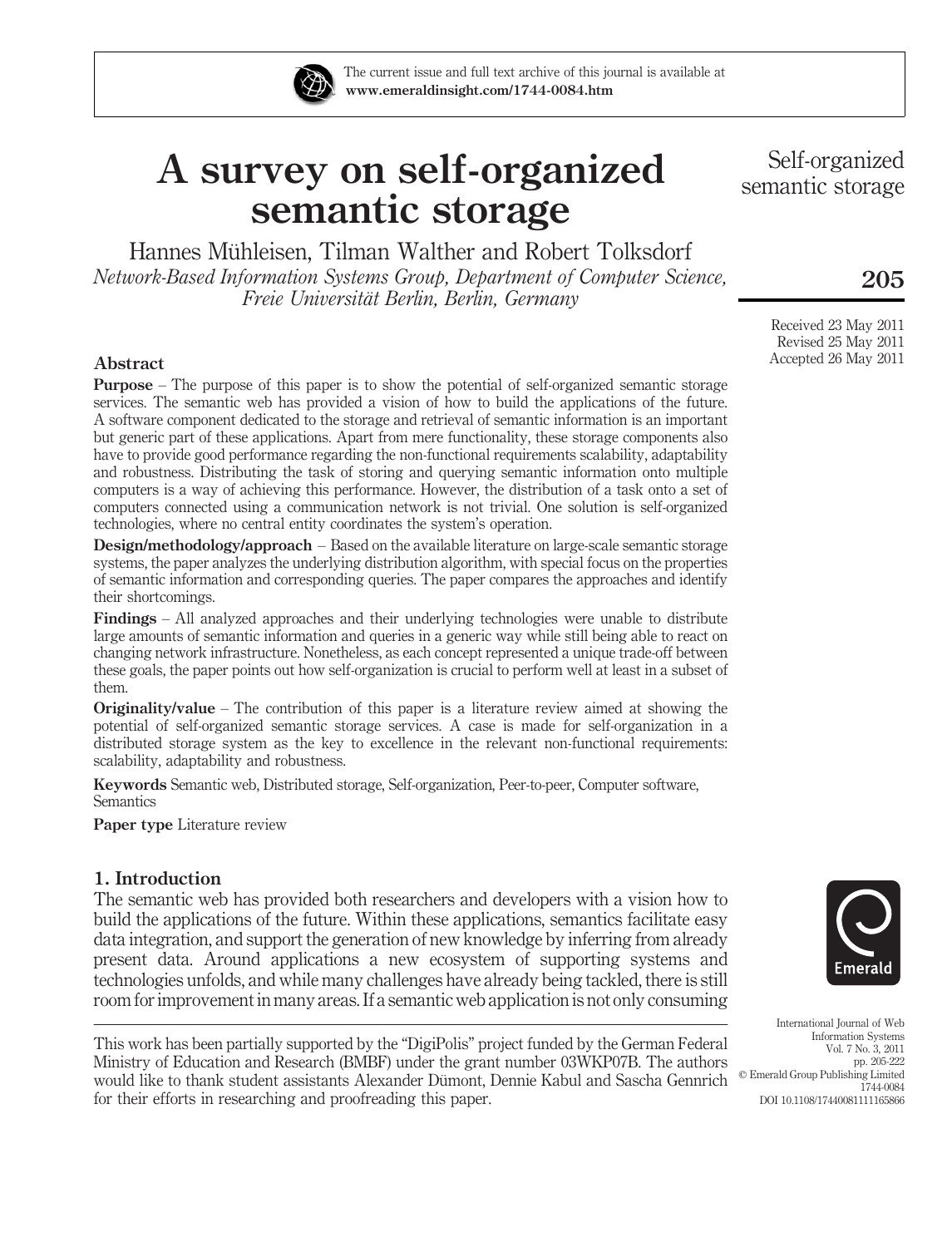data, but also publishing semantic information, the need for a software component dedicated to the storage and retrieval of semantic information becomes immanent. In the past, many applications used a dedicated relational database to store and retrieve data. While it is still possible to use a relational database to store and retrieve semantic web data, custom-built solutions can offer both better performance as well as support for semantic web data formats and query languages.

An effort headed by the World Wide Web Consortium (W3C) has lead to a number of standards regarding semantic web data. The support of these standards has become the *de facto* functional requirement for semantic storage systems. The resource description format (RDF) has been standardized as a directed graph with well-defined semantics, which can be exchanged in one of its multiple serializations, for example RDF/XML or RDF/N3 (Klyne et al., 2004; Hayes and McBride, 2004). Storage systems are required to store these graphs. In order to access the stored information, the SPARQL Query Language has been designed and standardized (Prud'hommeaux and Seaborne, 2008). Support for this language is thus also required from storage systems.

Apart from mere functionality, storage systems are also rated according to important non-functional requirements. They include scalability, which describes the behavior of the system when faced with increasing amounts of stored data or large numbers of queries in a given time. Also, since storage systems are usually off-the-shelf components, they have to exhibit adaptability towards the characteristics of stored data and queries not known beforehand. Finally, as the stored data are usually mission-critical for the institutions storing them, robustness towards failure of system components is also a central non-functional requirement.

The amount of data which can be expected from applications is getting larger and larger. Recently, Google's index contains over one trillion  $(10^{12})$  publicly available web pages (Alpert and Hajaj, 2008), not including content that is hidden behind search forms. A side-effect from creating a global semantic web is to expose this so-called "deep web" to third-party systems, which is estimated to reach 500 times the size of the "visible" web (Lawrence and Giles, 1999). Handling these amounts of data is not feasible on stand-alone computer systems for economical reasons; a number of smaller machines can provide the computing and storage capacity of a larger machine for a fraction of the cost of one large machine following the shared-nothing paradigm. Hence, if the task of storing and querying these enormous amounts of data could be distributed onto many shoulders, querying the entire web could again become possible. For the related task of content distribution, the BitTorrent concept as an example has made content distribution to an arbitrary number of clients possible (Eubanks, 2005).

The distribution of a task onto a set of computers connected using a communication network is not trivial at all. The first approach would be to task a "special" machine to coordinate the actions of the entire set of computers (commonly called nodes), for example deciding on which computer a data item is to be placed, or how to evaluate a query for stored data items. These centralized or clustered approaches have been shown to scale and adapt well, and we introduce several examples for federated semantic storage services in Section 3. However, by relying on special nodes these systems exhibit a potentially fatal vulnerability. Should the node coordinating the storage operations fail, the entire storage system can no longer function, impeding its robustness.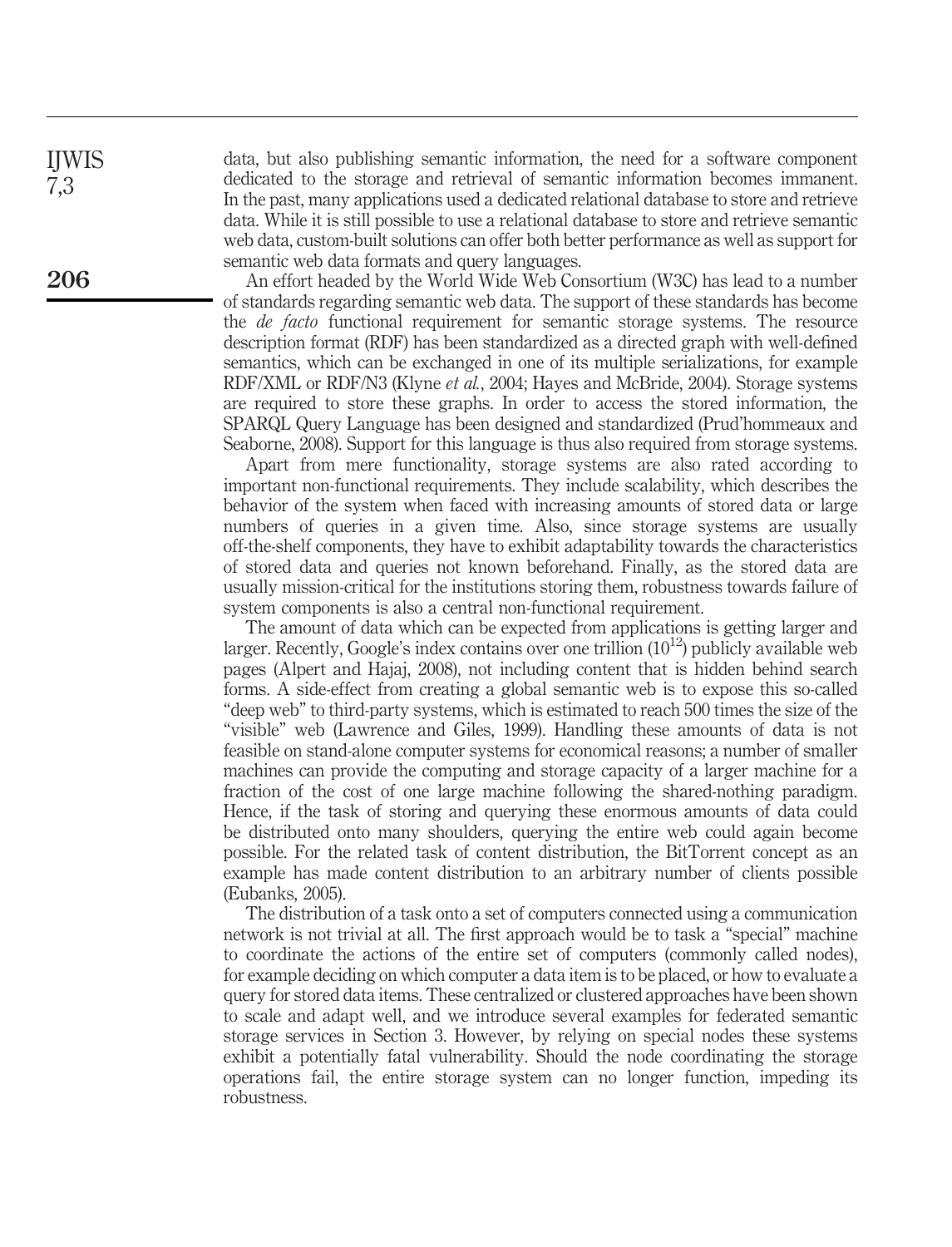The obvious solution to the vulnerability inherent in federated system is the elimination of special nodes from the set of nodes tasked to provide a service. In self-organized systems, every node takes a share in the responsibilities of the entire system, and sufficient redundancies reduce the likelihood of system failure and data loss to statistically acceptable figures. In the case of storage systems, there are two tasks to be distributed: first, the nodes have to be able to determine the node where a new data item should be placed, with each node being able to make this decision or contribute to a decision-involving multiple nodes. Second, nodes have to be able to locate data items stored in the past within the network. While both tasks could be achieved by simply flooding appropriate messages to every node participating in this so-called storage network, a scalable solution requires a more thoughtful approach. We will introduce the basic network organization patterns as well as systems providing a semantic storage service on top of such a network in Section 4.

The contribution of this paper is a literature review aimed at showing the potential of self-organized semantic storage services. We try to make a case for self-organization in a distributed storage system as the key to excellence in the mentioned non-functional requirements scalability, adaptability and robustness.

### 2. Distributed storage of semantic information

If data are to be stored within a network of multiple nodes, the shape and properties of the data to be stored as well as the dynamics of a distributed storage system have to be taken into account. In this section, we give an overview over general issues for distributed storage as well as an introduction into the standardized storage and query format for semantic information. The implications of the usage of this data format and query methods for distributed storage are also discussed.

#### 2.1 General issues in distributed storage

Within a share-nothing distributed system, each participating node is dependent on the correct interaction of its various complex components. In many computer systems, most components represent single points of failure. This is particularly the case for systems used to build a cost-effective large-scale distributed system. Hence, the failure of a single component will cause the immediate unavailability of the entire node. While the failure probability of single nodes may be low, the probability of any node failing in a distributed system approaches one as the number of nodes increases. The distribution technology has to be able to handle these cases without seriously impeding the system's operation. Since nodes are connected by network technology, the failure of network infrastructure has also to be taken into account. Also, these failures easily affect a whole number of nodes, a failing switch for example can affect several nodes at the same time. An additional problem is created if the network connections are repaired, as the nodes then should resume their task as the part of a storage network. Equally, a robust distribution technology has to be able to handle all these cases.

The properties of the data items in the storage network are a reason for further challenges. For example, if the size of the stored data objects is not distributed evenly, a storage system may have to provide different strategies of handling these different sizes. Also, uneven data popularity can also be the root of issues: should few data items receive a majority of requests, and should these data items unfortunately be stored on the same physical machine, this machine becomes a bottleneck, and an adaptive

Self-organized semantic storage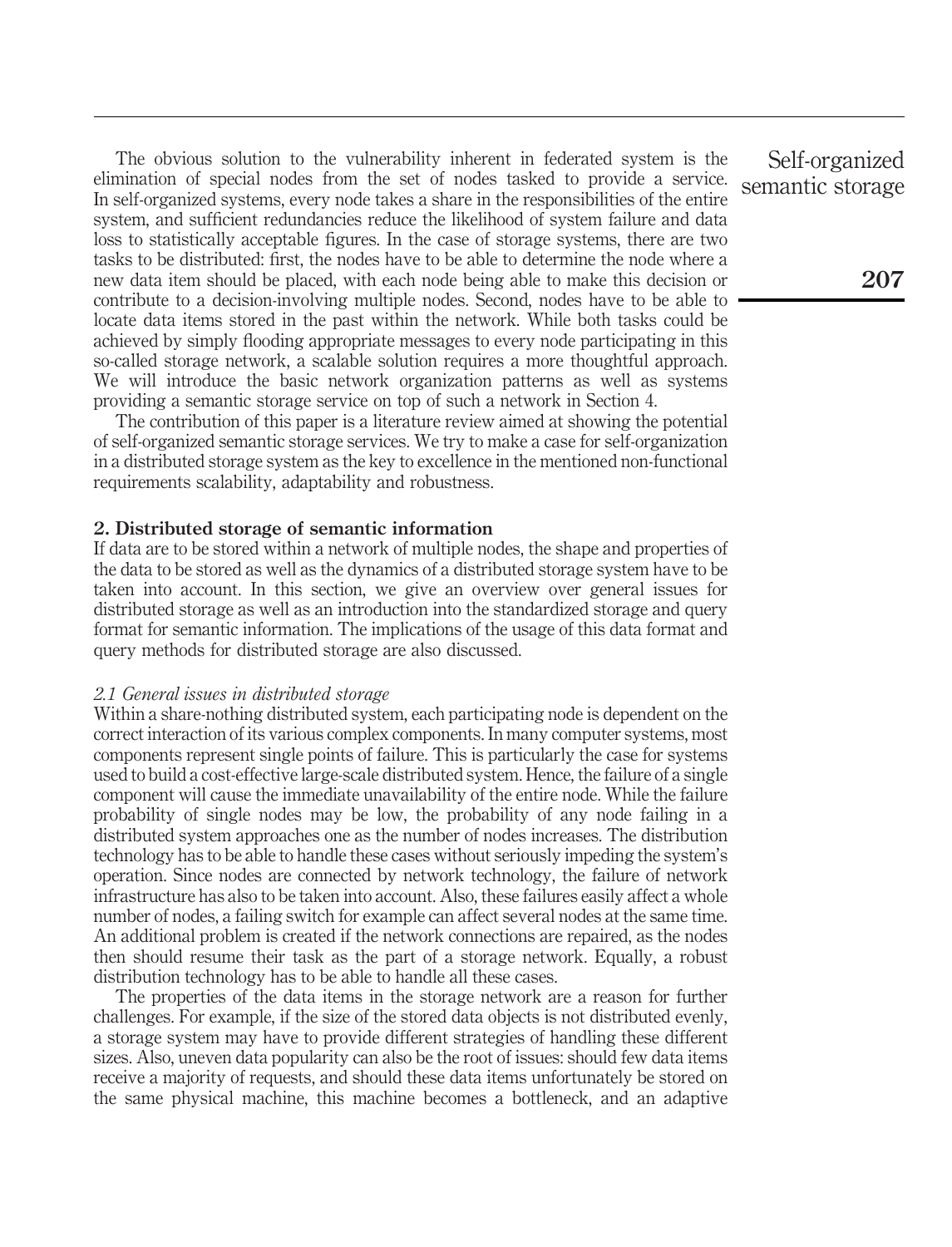distributed system should able to balance out this load problem by, for example, moving some popular data items to idle nodes.

# 2.2 Data format and query language

The RDF (Klyne *et al.*, 2004) is an universal format to describe arbitrary resources with arbitrarily complex data structures. This is achieved by describing a directed graph with labels on its edges and nodes. Nodes are labeled using standard URIs, and nodes can either be also an URI or a literal value, e.g. an integer. These graphs can be decomposed into so-called triples, each consisting (in this order) of subject, predicate and object, denoting an arc in the graph from the node identified with the subject value to the node identified with the object value using the predicate value as property.

While the issue of indexing such a graph to support efficient query execution has also been discussed for graphs in general (Sakr and Al-Naymat, 2010), RDF's particularities provoked a more specific approach. The information stored in an RDF graph can be queried to answer a specific question, for example "How many people live in Berlin?". If we consider the simple RDF graph denoted by the triple (p:Berlin, p:hasInhabitants, 3400000), answering the query now requires the location of the node for p:Berlin, finding the arc with the label p:hasInhabitants, traversing it, and then reading the literal value of the node the arc leads to. This is concisely expressed in so-called basic graph patterns (BGP), which give a pattern to be matched against the entire graph. Graph patterns are a combination of wild cards with fixed values, e.g. (p:Berlin, p:hasInhabitants, \*) with \* as wild card. If variables are used for the wild cards, multiple triple patterns can be joined together for complex queries. This method of querying a graph has been standardized in the query language SPARQL (Prud'hommeaux and Seaborne, 2008).

RDF graphs can be enriched with defined semantics, where predicate values are assigned formal semantics (Hayes and McBride, 2004). While a number of predicate values are pre-defined and allow, for example, the definition of a type for a resource, users can always define new types and predicates using the RDF Schema language (Brickley and Guha, 2004). These so-called vocabularies are also encoded as RDF, and can be handled the same way as the graphs making use of them. However, the presence of these schemata can also allow the storage system to make more accurate assumptions about the properties of the data to be stored, and some storage systems thus require schema information to be pre-configured.

#### 2.3 Format-specific issues

In addition to the general issues for distributed storage as pointed out in Section 2.1, the storage of RDF graphs creates a number of more specific challenges. These challenges make it difficult to design a storage scheme that can be shown to be efficient for all possible cases (Battré *et al.*, 2006). The usage of pre-defined vocabularies along with practicability reasons typically creates a very small frequency of values for the predicate entries, if the RDF graph is deconstructed into a list of triples. The even smaller set of standardized properties for example for resource type definition further exacerbate this problem. On the other hand, both subject and object entries describing the actual resources and literal values typically show an immense frequency of distinct URIs. Obviously, any storage or distribution strategy not distinguishing between the different frequencies would be sub-optimal.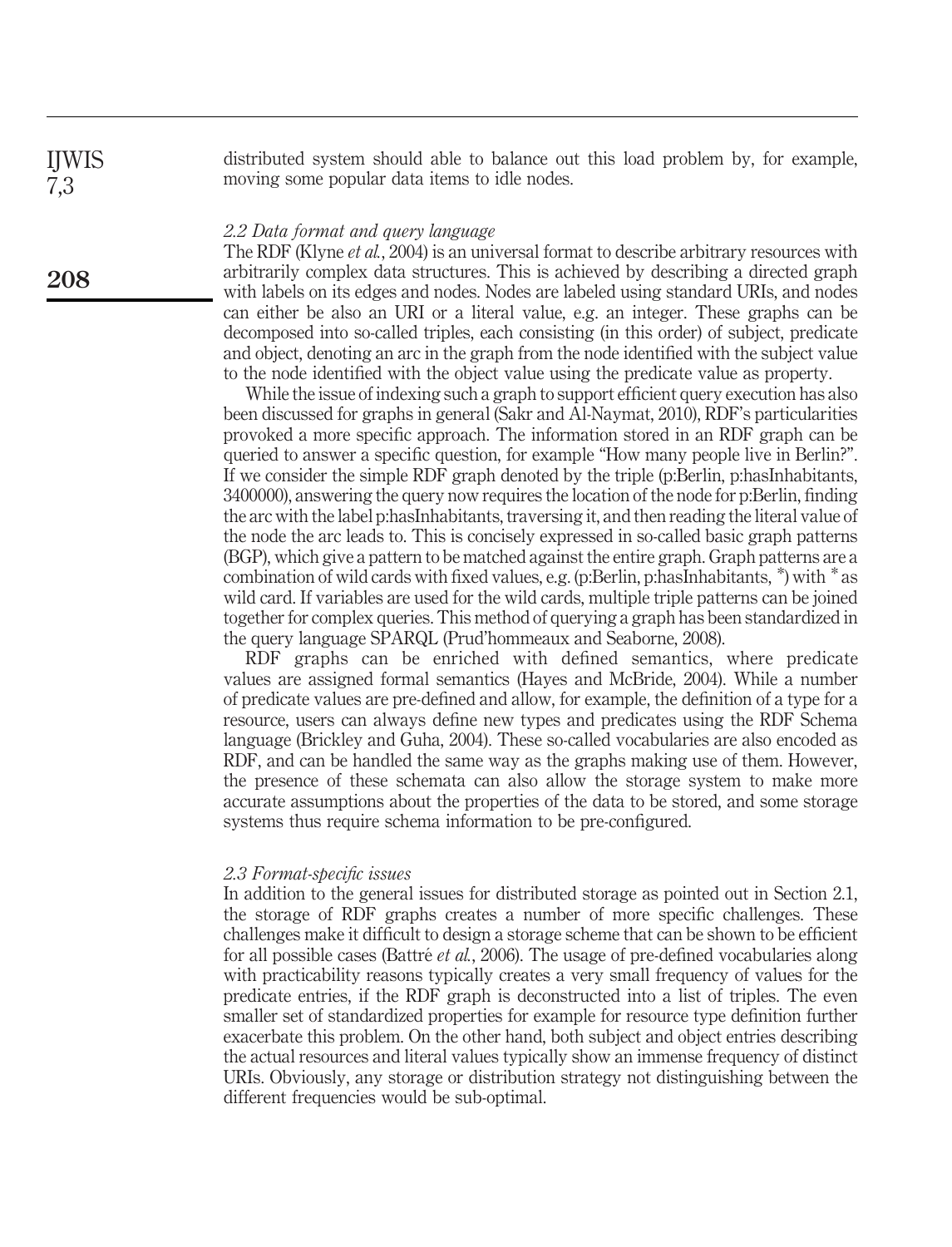From the requirement to support a query language based on BGP such as SPARQL as described in Section 2.2, the handling of graphs as atomic entities is impossible. Rather, efficient support for BGP requires indexing on the graph node or triple level. However, the storage space occupied by these indices can easily exceed the space required to store the serialized graph. For this reason, some RDF storage systems no longer store the verbatim triples, but only derived values inside their various indices. However, this approach is no silver bullet, since RDF graph nodes can also contain literals of a size unbounded by the standard documents (Klyne *et al.*, 2004).

Skewed data popularity within RDF graphs is also an issue, again due to the standardized and heavily used properties, for example for resource type definition. Experiments have shown that over 90 percent of queries use one of these properties, inevitably creating hot points within the data set (Harris et al., 2009).

In the light of these challenges, it becomes clear that any storage system aimed at handling RDF graphs and corresponding queries needs to be designed carefully in order to answer all of these challenges. Otherwise, the system's capability to scale with regards to data and query load is jeopardized. In the following, we will introduce different approaches, and analyze how well they – in theory – handle these issues. The outcome of this analysis can give recommendations for the selection of a distributed storage solution for RDF as well as hints for further research and development.

#### 3. Clustered storage

The first approach to the distributed storage of RDF graphs is to partition the graph onto many storage nodes. A central coordination node serves as a front-end to users executing their queries. Flooding each request to all storage nodes would not scale neither with the network size nor with the amount of queries per time unit. Hence, accessory data structures – for example the mapping of resource URIs to storage nodes – are kept on the coordinating node. Generally, all nodes in such a setup are under the control of a single organization, and the physical distance between the nodes is small. While nodes do not maintain shared data structures, only the task of storing data is distributed, with the control over the operation of the entire system staying centralized on the control nodes. Consistent with the literature, we refer to this structure as a centralized or clustered distributed storage system. In the following, we present and analyze a number of clustered storage systems that have been proposed, in an attempt to determine their degree of self-organization. Figure 1 shows this structure. A control node C1 handles requests from applications, it is directly connected to several storage nodes S1 through S6.



Figure 1. Network structure for clustered storage

Self-organized semantic storage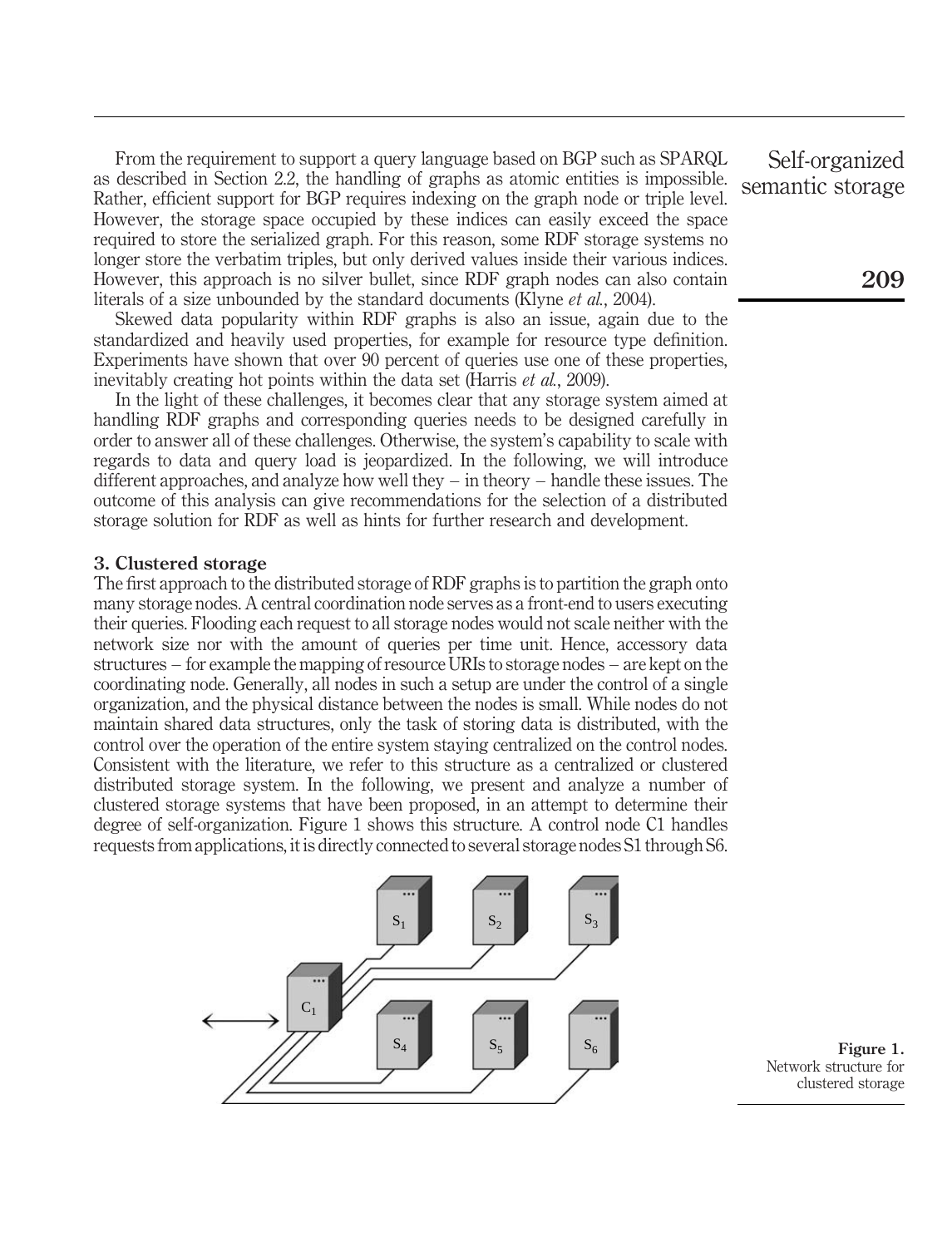#### 3.1 The clustered tuple database

The clustered tuple database (TDB) (Owens *et al.*, 2008) is based on the highly successful stand-alone on-disk RDF store TDB. Like many RDF stores, TDB first maps RDF nodes to so-called NodeIDs using their literal representation. Using these NodeIDs as key, three index structures are created for each triple component, each containing a copy of all triples. To be able to perform queries on the indices, a fourth index maps each node's literal representation towards a NodeID. Large literal values are stored inside an additional table, however, the system always tries to store fitting literals directly inside the index ("inlining").

Extending TDB in order to create a clustered storage system hence required to distribute all five data structures. In general, data structures are distributed using horizontal hash partitioning (DeWitt and Gray, 1992). Two groups of storage nodes are defined: a small group of control nodes ("query coordinators") handles queries, thus they each store a part of literal-NodeID mapping table as determined by hashing. Storage nodes store the triple indices as well as literal tables. The three triple indices are distributed onto the second group using a hash function to map the index keys from the triple component to a node identifier from the set of data nodes. Literal values can be resolved from NodeIDs, since this ID also includes the identifier of the node where the value is stored. Since every node can be located using the data present on the control nodes, any BGP with at least one fixed value can be resolved efficiently, with large possibilities of one-step query optimization.

While being able to deliver an impressive access performance, clustered TDB has several weaknesses: the system's query capability depends entirely on the mapping table on the query coordinators. Failures here affect the entire system, not only those nodes. Also, the issue of hot spots within the network has not been handled sufficiently: first, NodeIDs have the identifier of the storing node hard-coded inside them, which inhibits cheap reorganization. Second, the method to handle excessively used URIs (such as rdfs:label or rdf:type) with a replicated list of exceptions represents a global state, which is both likely to be inconsistent as well as dependent on manual interaction.

#### 3.2 Garlik 4store

The clustered RDF store and SPARQL query system 4store were developed by the private company Garlik as an in-house storage system for several of their semantic web applications (Harris *et al.*, 2009). Since the applications to be supported were known, several shortcuts in system design were possible. 4store also uses a hash-based segmentation of the RDF data to be stored, and then stores these segments on a configurable number of storage nodes for replication. Rather than storing three indices, the distribution mechanism takes only the subject entry of the stored triples into account, which forces the system to flood queries for triples with an unknown subject entry to every node. As noted by the authors, this approach also fails for skewed data sets, where only few distinct subjects are used.

Similar to TDB, resources are not handled in their literal form, but rather mapped to an numerical representation using again a hash function, since numerical can be handled more efficiently. On each node, three data structures are kept to store RDF data: a hash map maps the numerical representation of resources back to their literal form. A prefix tree for each resource contains all predicates used with this resource, and a final table maps contains the stored named graphs. Query processing takes place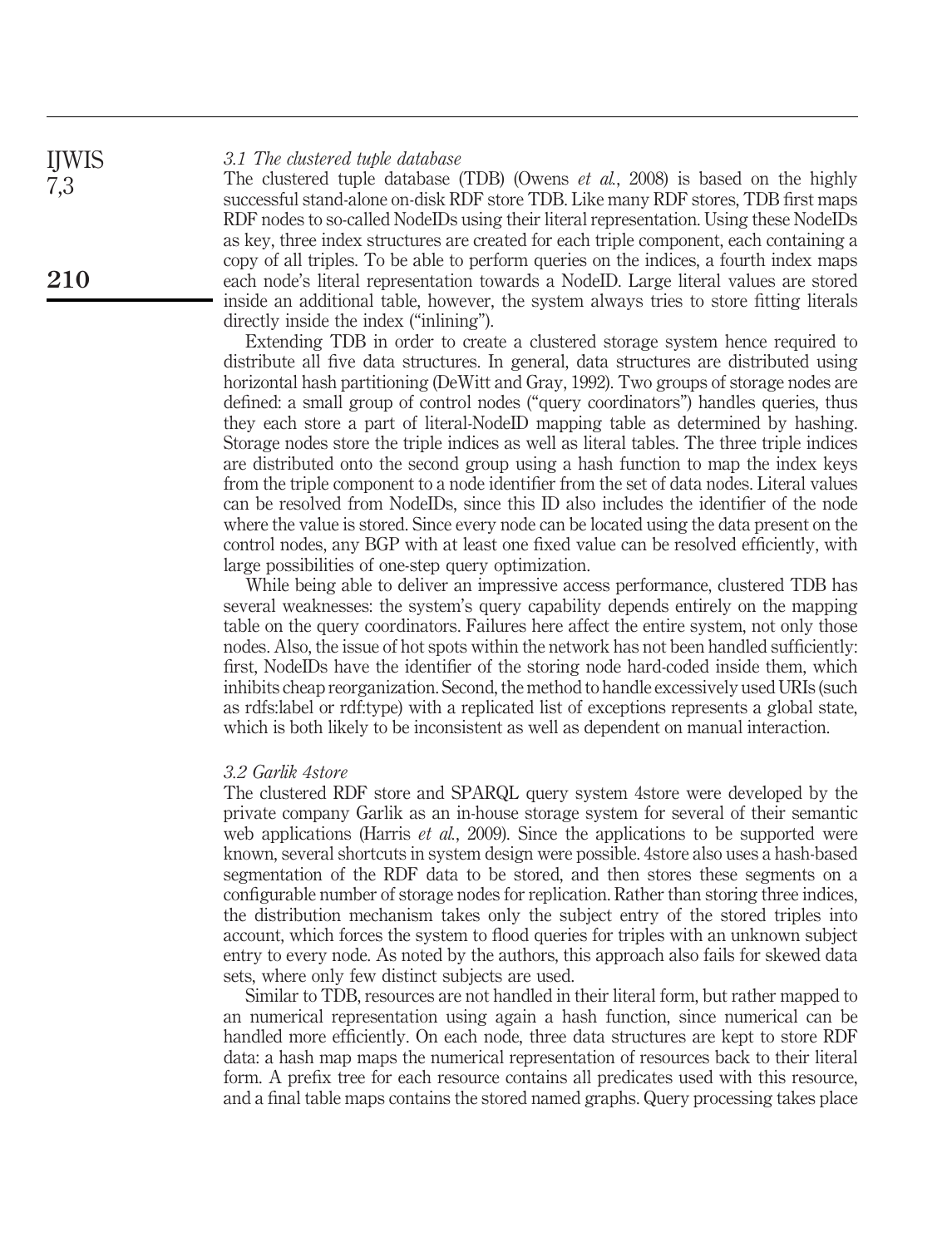on the control nodes, with several optimizations reducing accesses to the storage nodes as well as several optimizations for join processing.

An interesting approach is used for the bootstrap process of the storage system. Rather than manually configuring the storage nodes and the segments stored on them on the control nodes, multicast DNS (Cheshire and Steinberg, 2005) is used to allow the control nodes to automatically discover all storage nodes and query them for the segments stored on them. This allows a comparably flexible and failure-tolerant operation for a clustered storage system.

#### 3.3 OpenLink Virtuoso

Virtuoso is a commercial relational database management system developed by OpenLink Software, which has been adapted to also handle RDF data (Erling and Mikhailov, 2008). On a single machine, Virtuoso uses heavily compressed bitmap indices. For its clustered mode of operation, the database also uses hash partitioning to determine which node a operation is supposed to be executed on, with the mapping of partitions to nodes being manually created. To achieve failure-tolerance through redundancy, these partitions can also be stored and maintained on multiple nodes. Although it is not explicitly mentioned, it can safely be assumed that the mapping between partitions and nodes is stored on one or few "central" nodes. Should this be the case, it would represent crucial global state and also a single point of failure.

# 3.4 YARS2

As a part of a large and complex system for querying structured data, YARS2 also contains a storage component (Harth et al., 2007). YARS2 has been designed to exhibit a linear scale-up with stored data volume. To accomplish this, six index structures designed to deliver results for different classes of triple patterns along with an inverted full-text index are distributed onto a fixed number of storage nodes. The mapping from index entries to nodes also uses a hash function. Since the hash-based distribution does not lead to an even distribution due to the small distinct number of keys, a random placement and query flooding were chosen for the predicate-index similar to 4store.

#### 3.5 Summary

Clustered distributed storage systems for semantic data are a matured and commercially available technology. While their degree of self-organization is limited at best, their performance in the three dimensions we have identified can be satisfactory for many use cases. Scalability with regards to data size and query load can be achieved by distributing a significant portion of the stored data onto many nodes. All presented approaches are capable of this.

With their central control, clustered storage systems can adapt to skewed data shapes and unevenly distributed queries. The control nodes see all stored data items together with all queries and can thus optimize both their distribution scheme as well as query processing. However, only clustered TDB has acknowledged this issue by leaving its distribution scheme open. Out of practical reasons, YARS2 is most susceptible to skewed data, with its distribution decision only based on triple subjects. Robustness of the presented approaches is limited at best, the presence of distinguished nodes with crucial data structures jeopardizes the operation of the entire system, even though at least clustered TDB and 4store explicitly support multiple control nodes.

Self-organized semantic storage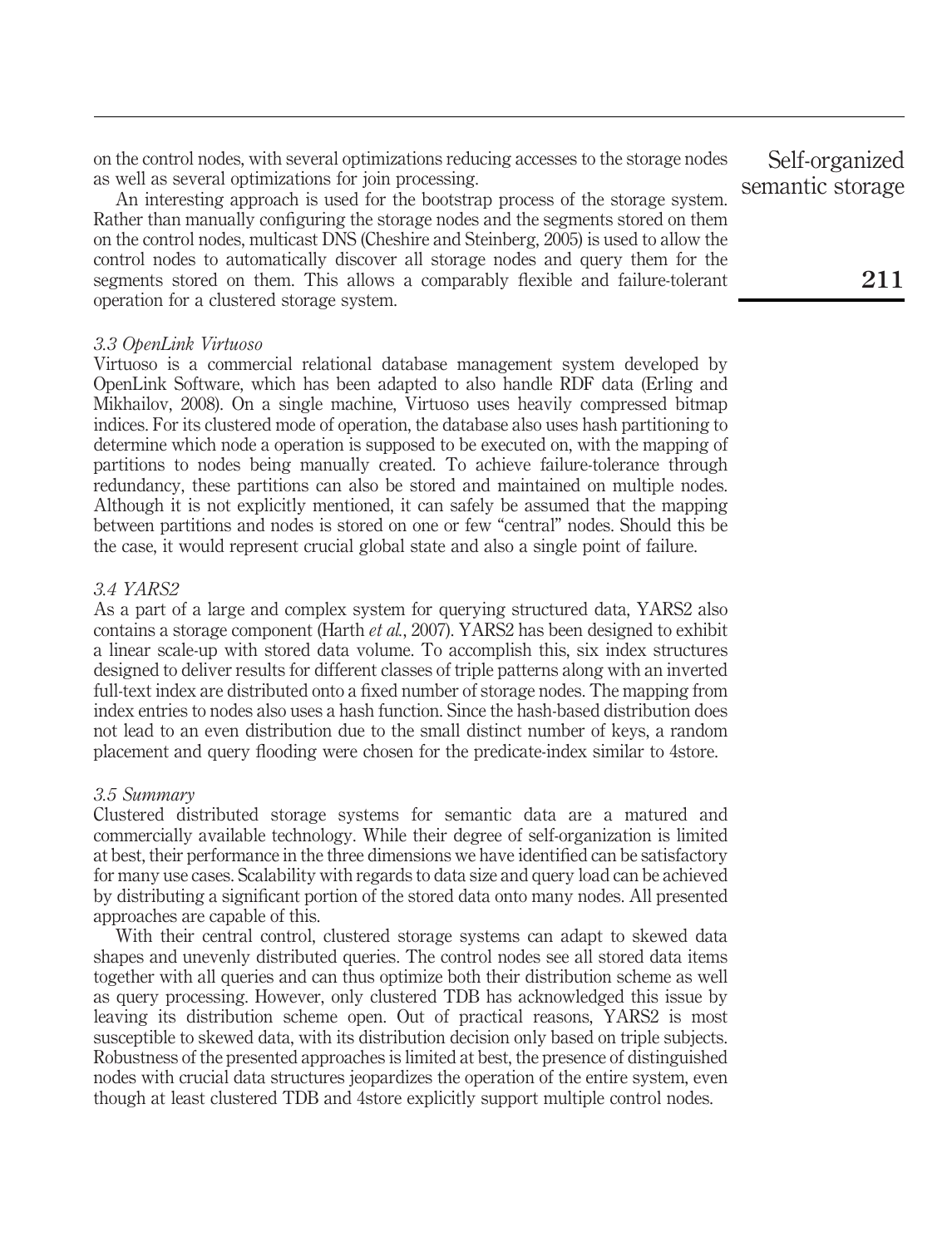## 4. Self-organized storage

In an attempt to eliminate the last single point of failure in a clustered system – the control node – self-organized distributed systems work together to perform the tasks previously performed by the control node, effectively distributing control. In a self-organized system, no single node has any distinction to other nodes, all nodes share the same set of responsibilities. The main question to be answered in co-ordination is the lookup decision: where should a new data item be placed, and where does the system store the data items needed to answer a query. In a self-organized system, each node can act as a front-end to client applications, able to map queries to lookup operations, and then send these operations onto a path from node to node to their respective destinations. Results are then communicated back to the node where a request originated, which in turn sends them back to the client applications.

Self-organization has been defined as follows: "A system is *self-organized* if it is organized without any external or central dedicated control entity" (Prehofer and Bettstetter, 2005). We adopt this definition and the added general system characteristics of scalability, adaptability and robustness for distributed storage of semantic data; We expect satisfactory performance regarding scalability both to data and queries, adaptability to changing data shapes and query distributions and robustness toward node and link failures. Self-organized distributed storage systems are distinct from the much-researched peer-to-peer (P2P) systems. While employing similar techniques for distributed control, nodes in P2P systems are no longer under the control of one organization, while this is generally assumed for self-organized systems. Also, many P2P systems are focused only on the location of data items, and much less of the challenges inherent in also accepting data for storage.

In the following, we present different approaches on the fully distributed storage and retrieval of semantic data, and evaluate each approach to determine its degree of full self-organization. The tasks of fully distributed processing of complex queries as well as the organization of the persistent storage layer on each participating nodes are not in the scope of this review.

#### 4.1 S-RDF

S-RDF is a fully distributed solution aimed solely at the discovery of RDF resources over a large unstructured network (Zhou et al., 2009). The authors discard the possibility of using a structured P2P network due to the high impact the reorganization of overlay network structures has in quickly changing networks (Chawathe et al., 2003). The approach chosen is the so-called biased multiple random walk (Ly  $et$  al., 2002), where a configurable number of search requests is started on the node searching for data. Search requests are then routed from node to node using a list of known "neighbor" nodes advertised by an out-of-band mechanism, and where routing decisions are not based on a global law, but rather on independent decisions of the participating nodes. This routing decision is inherently random, thus retrieval operations might require an undue amount of hops inside the network before finding relevant data. To mend this issue, the randomness of the routing decision is biased according to meta data about RDF data stored on the neighboring nodes.

The RDF data to be published are analyzed by first finding all resources and their associated type(s). From these types, the most general type is selected and used to describe the particular set of RDF data. These types are then transmitted to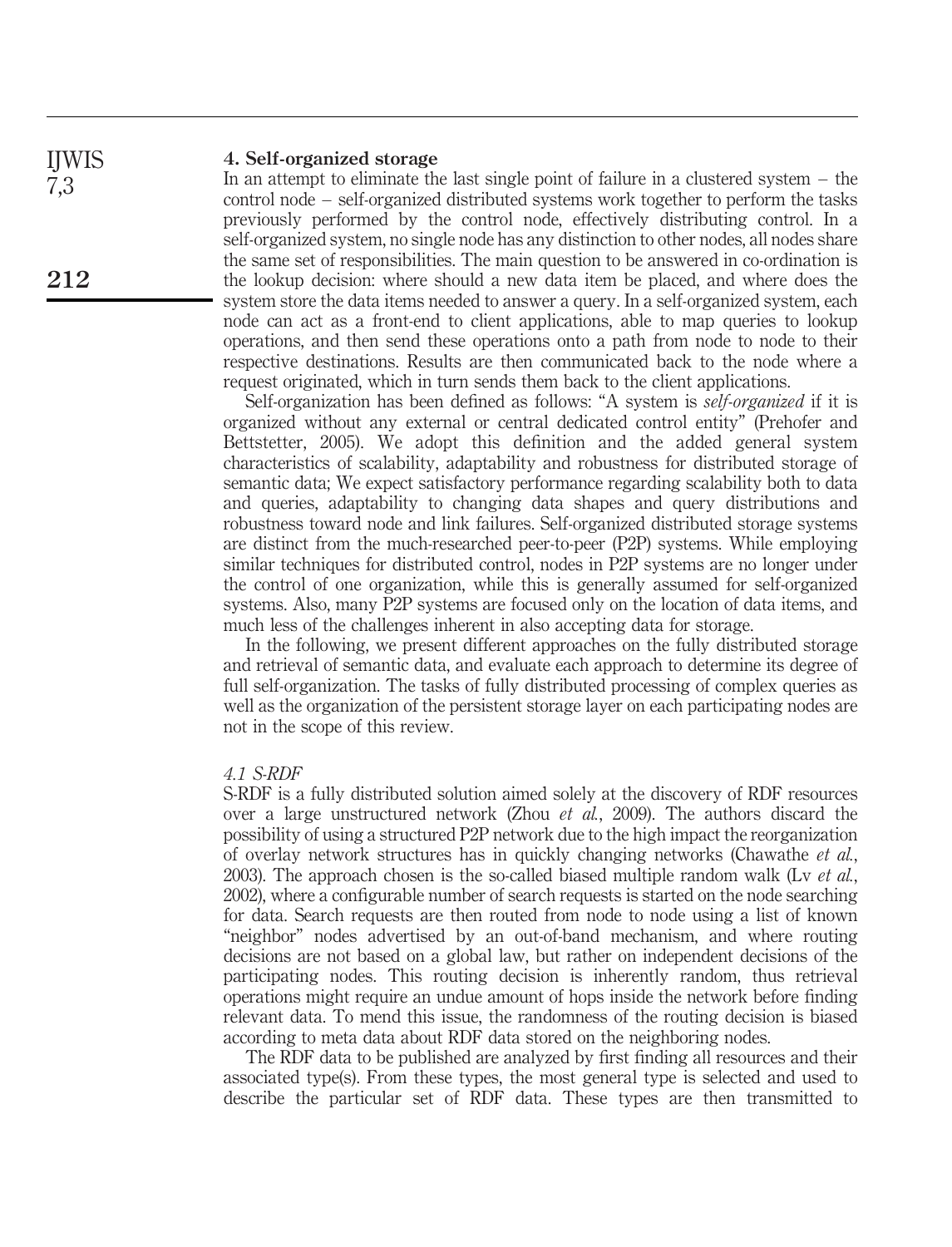neighboring nodes, where they bias routing decisions for subjects of matching or derived types using an ontology-based similarity function. Furthermore, based on the percentage of times an incoming query was answered successfully, each node decides if a topology reorganization is needed. If so, another out-of-band mechanism is used to include peers storing data related to those locally stored into the neighbor list.

The approach to aggregate meta data and use this information in query routing relies on the presence of ontology information. In some cases, those can be extracted from the stored data, but only on the nodes actually storing the relevant data set. Other nodes are not able to determine the type structure without being given the ontology definition. Also, the mechanism to reorganize the network topology towards grouping peers hosting semantically related data sets together is also based on a globally consistent ontology structure, which may not exist. Also, generalization of defining types from RDF data may require manual interaction. An algorithm may be forced to summarize every file to the type owl:Thing, a class to which every RDF resource belongs to by definition.

#### 4.2 SQPeer

The SQPeer concept is based on the distribution of schema information to efficiently route queries within the network (Kokkinidis and Christophides, 2004) and is similar to S-RDF. Each node that is part of a SQPeer network analyzes the schema information that is used within the locally stored RDF graphs. Classes and properties actually used in the local data are combined to the "active schema". This active schema is then distributed to every known node. Queries can now check if any of the known active schemata potentially contains data to fulfill the BGP within the query. The query is then forwarded to each node storing matching data after optimization.

The main issue with the SQPeer advertisement is the amount of active schema information that has to be exchanged between the nodes within the network. Since every peer can potentially use their own schema with an unlimited amount of classes and properties. Thus, the concept does not scale for heterogeneous data. Regarding the other extreme, where all data stored on all nodes is using the same schema, every query has to be forwarded to every node. Hence, the concept also does not scale for homogeneous data. Furthermore, queries can only include searching for nodes belonging to a particular class or annotated using a particular property. Other queries – for example requesting a single node from the various graphs – require flooding the request to all nodes.

#### 4.3 Edutella

The Edutella system proposes an RDF-based P2P network infrastructure designed from a use case for improved networking between educational institutions (Nejdl et al., 2002). Even though the name suggests a conceptual relationship to the unstructured Gnutella protocol, Edutella uses the JXTA framework developed by Sun Microsystems as its networking layer. JXTA in turn is based on the Tapestry concept of a distributed hash table (DHT) in the particular form of a prefix tree (trie) (Gong, 2001).

Tapestry provides de-centralized object location using a hash function to map stored objects and participating nodes to an opaque identifier (Zhao et al., 2004). Each node is responsible for resolving a certain hash prefix based on its node identifier. In order to route requests, each node also keeps a list of neighboring nodes and their prefixes.

Self-organized semantic storage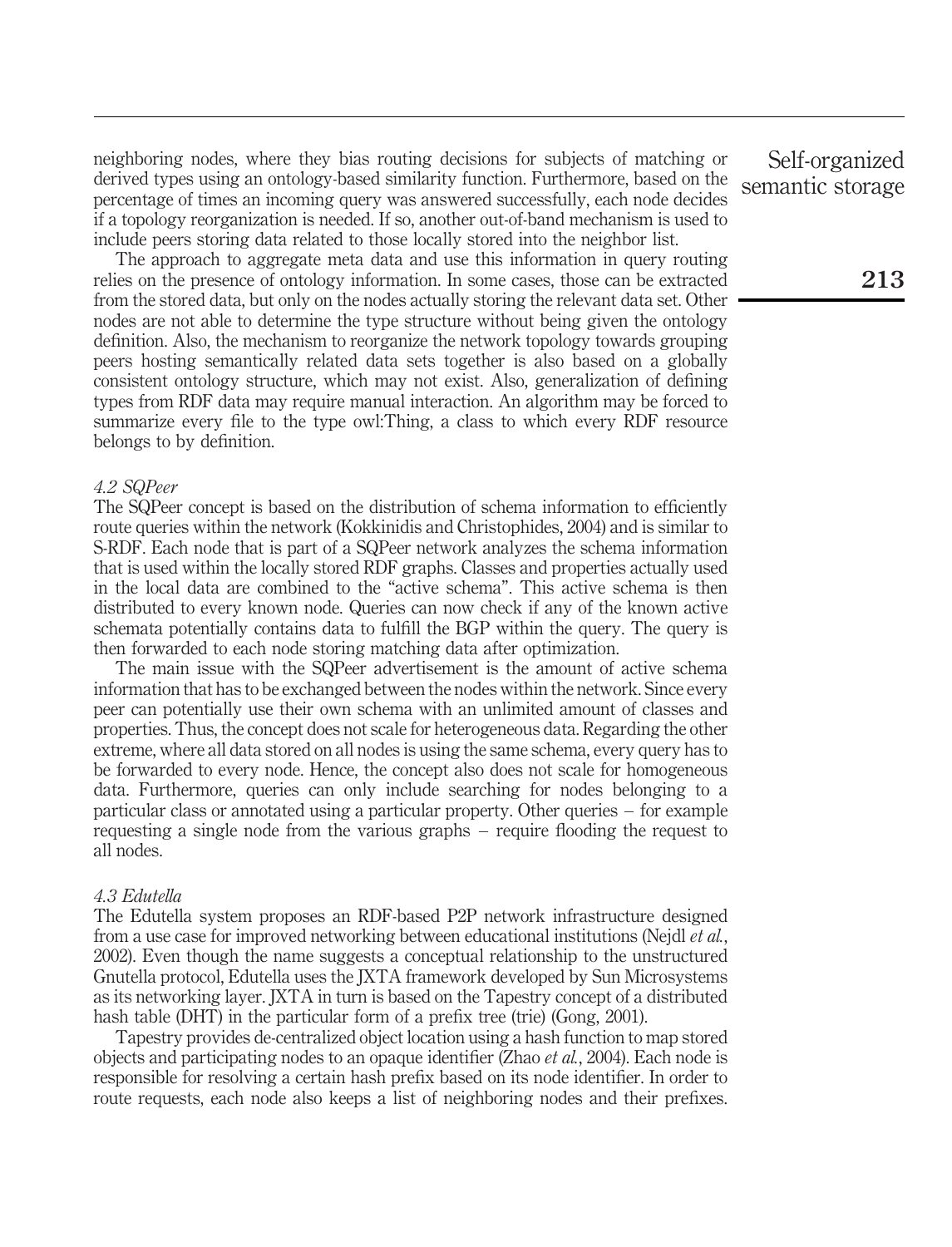If a request for an unknown object hash arrives at a node, the request is forwarded to the neighbor node with the longest common prefix. Nodes publishing objects do so by resolving the node within the network responsible for the object's hash, and then store a pointer to themselves on that node. This way, if a request for a certain hash arrives at the responsible node, it can forward the request to the node where the object is actually stored. This scheme is shown in Figure 2: several nodes S1 through S6 are organized in a tree overlay network structure. Each node is responsible for a certain prefix, for example all key prefixed with 1.1 are routed to the node S3. Requests can be sent to any node, which will then use the overlay network to route for the longest matching prefix.

While being a very elegant object location scheme, the various indirections incur a high number of messages that have to be exchanged in order to locate an object. Also, if the distributed objects are not equally popular, some nodes in the network can be easily overloaded while other sit idle. Changes of the network structure always require the costly re-organization of node responsibilities in a considerable part of the network. Edutella uses the Tapestry model to allow peers to register the queries they have results for as Tapestry objects. Nodes trying to handle the user's queries can now find the nodes storing these objects, retrieve data from them, and thus answer the query. For example, a node could publish the fact that it stores RDF triples for a particular predicate URI, or even a predicate URI with a specific literal value. Edutella's development predates the standardization of the query language SPARQL, thus a custom query language family "RDF-QEL-i" with various levels of expressiveness is defined, however, due to very similar semantics, SPARQL support is feasible.

Even though Edutella completely abstracts the underlying network organization through its use of JXTA, it is still subject to the ability of the Tapestry concept to handle the unique properties of RDF data. While this can be beneficial for the design, if – for example – JXTA is extended to become more reliable (Xhafa *et al.*, 2008), it also implies the limitations of the underlying protocols onto Edutella's performance. As it has been noted previously, the RDF predicates rdfs:label or rdf:type are both occurring and requested frequently in many RDF data sets. If no further precautions are taken, every node that is part of an Edutella network would now publish the fact that it has data containing these predicates stored. The all-to common queries for these predicates would now result in a request to every node, which would inhibit scalability.



Figure 2. Hash-trie network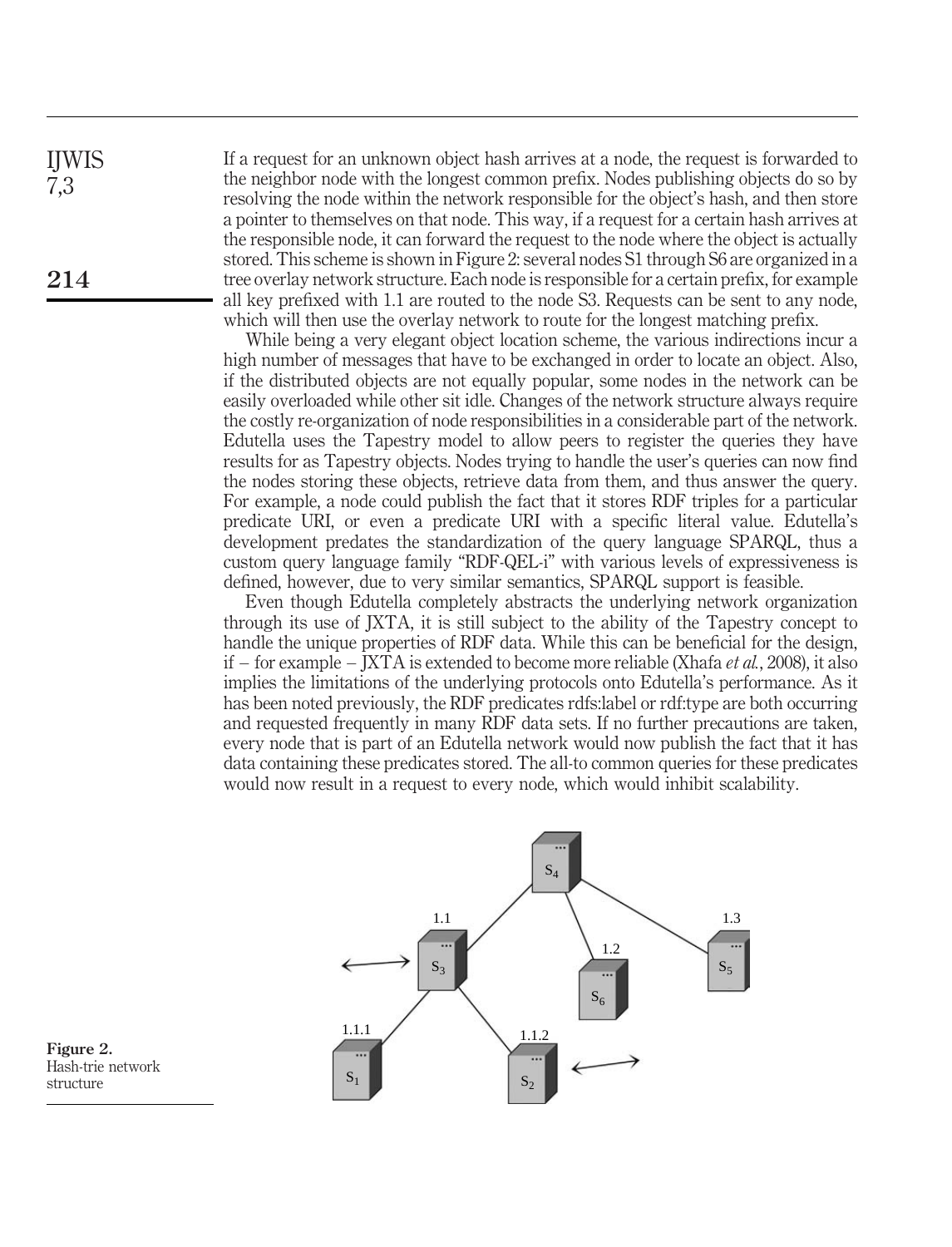As a refinement of the initial concept, Edutella has been extended to support two groups of nodes (Nejdl et al., 2004). One group of "super nodes" acts as global query brokers with a complex overlay structure limiting the number of messages between them. A second group of simple "storage nodes" stores the actual data and is only communicating with super nodes. While certainly achieving the goals set by its authors, this network setup is no longer self-organized, and simply moves the problems described in the previous paragraph to another layer.

# 4.4 RDFPeers

RDFPeers is a P2P network of nodes storing RDF triples (Cai and Frank, 2004). In order to be able to resolve queries, a DHT is used to locate the nodes within the network responsible for storing a particular RDF triple. RDFPeers is based on the Chord network structure, where the overlay network is a modulo-ring (Stoica et al., 2001). Here, each data item being stored is hashed using a globally known hash function, and each node is responsible for a particular range of the hash functions' result space. Each node also keeps pointers to the nodes responsible for the result space ranges following its own range – the so-called successor table – as well as pointers to other parts of the hash ring – the finger table – with exponentially increasing step size. Replication is performed by also storing new data items on a configurable number of nodes in the successor table. An overlay network using a ring structure is shown in Figure 3. Here, each node maintains a connection to at least one successor node in the ring. Requests sent to any node can be forwarded to the node responsible for the respective key range, for example a request for the key 1.1 sent to node S6 would be routed to S2 over S1.

Chord has been extended for the "Multi-Attribute Addressable Network for Grid Information Services" (Cai et al., 2004), which is the direct basis of RDFPeers. In MAAN, three important changes are added to Chord: first, range queries become possible by using an order-preserving hash function. Second, the single-key limitation inherent in DHTs is extended to support multiple attributes for each stored data item. This is achieved by storing each item multiple times, each time with a different attribute as the DHT key. Query resolution is now performed by starting the query on one attribute



Figure 3. Hash-ring network structure

Self-organized semantic storage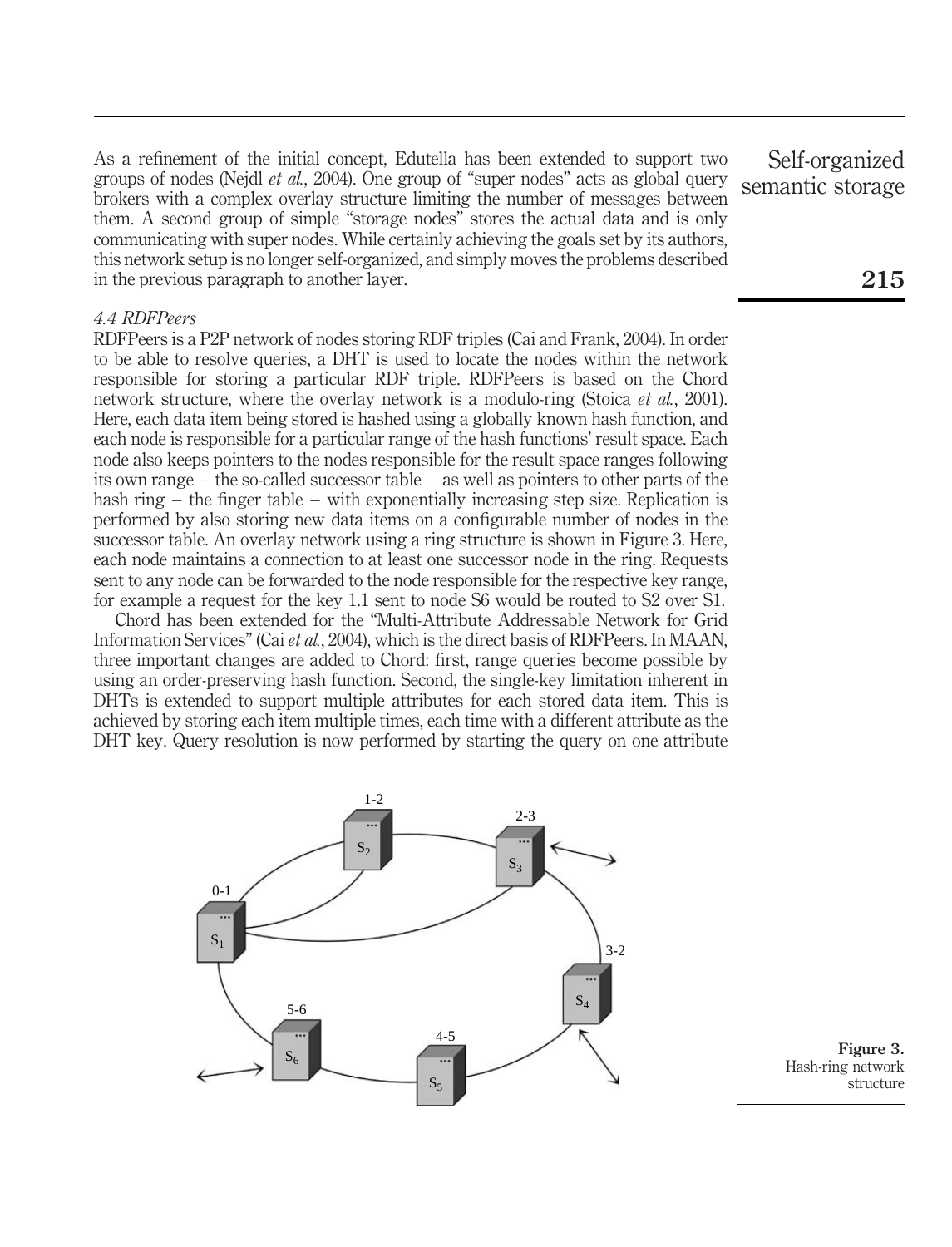while carrying the other restrictions as well, thereby achieving logarithmic performance on retrieval, with the storage performance growing linearly on the number of attributes. Third, load balancing, is achieved by not only using a locality preserving hash function, but a uniform locality preserving hash function. However, in order to calculate such a function, the statistical distribution function of the keys to be expected has to be known in advance.

> Even though RDFPeers has been prudently designed to be scalable and to be able to answer almost all queries as well as store data with logarithmic effort with regards to the number of nodes to be visited, various issues are apparent: in order to create a uniform locality preserving hash function as required by MAAN to achieve an even storage load distribution, an analysis of the RDF graph to be stored is required. This manual interaction is undesirable. Skewed data popularity within queries is also not handled, and the hot spot issue for popular resources or predicates also applies (Battré *et al.*, 2006). Robustness is also seriously limited by relying on the ring overlay network structure, which requires costly reconstruction including movement should nodes fail or join the network.

#### 4.5 GridVine

GridVine is a distributed semantic storage system built as an overlay over an arbitrary structured P2P network (Cudré-Mauroux *et al.*, 2007). Every node that is part of this P2P network participates in the storage of new data, thus increasing the capacity of the storage system becomes a trivial task. GridVine is built on top the P-Grid P2P system, which also uses a prefix tree similar to tapestry, but also includes several enhancements aimed towards self-organization: Within P-Grid, the prefix a node is responsible for is determined by a decentralized process determining if a change of responsibilities would be justified (Aberer et al., 2003). This enables the P2P network to adapt to the actual distribution of the data object within the employed hash function's result space. The used overlay network structure is already shown in Figure 2.

Insertion of new triples into the distributed storage system can be performed on any node that is part of the P2P network. In order to enable other nodes to find triples by any of its entries, the object is added to the distributed index structure three times, once for each triple entry. Query operations can now translate triple patterns to P2P lookup operations, which statistically complete within logarithmic time. To achieve independence from node failures, a dynamic replication scheme samples the storage network to detect deviations from the desired replication level and then acts accordingly. Of course, if stored triples are changed, the replicated copies have to be located and updated as well, however, P-Grid supports a de-centralized mechanism based on rumor spreading for this task (Datta et al., 2003).

GridVine also handles schemata, which describe the classes and properties used in the stored RDF graphs, these schemata can also be inserted into the storage layer, making them easily accessible to all nodes. Graphs using different schemata can be queried together, if a schema mapping has been defined. GridVine also supports the storage of these mappings, which can then be used on every node.

Through the usage of the advanced and self-organizing P-Grid infrastructure, GridVine avoids the issue of the uneven distribution of storage load, and thus scales very well with additional data to be stored as well as allows the system to adapt to changing properties of the stored data. The three-fold indexing requires no message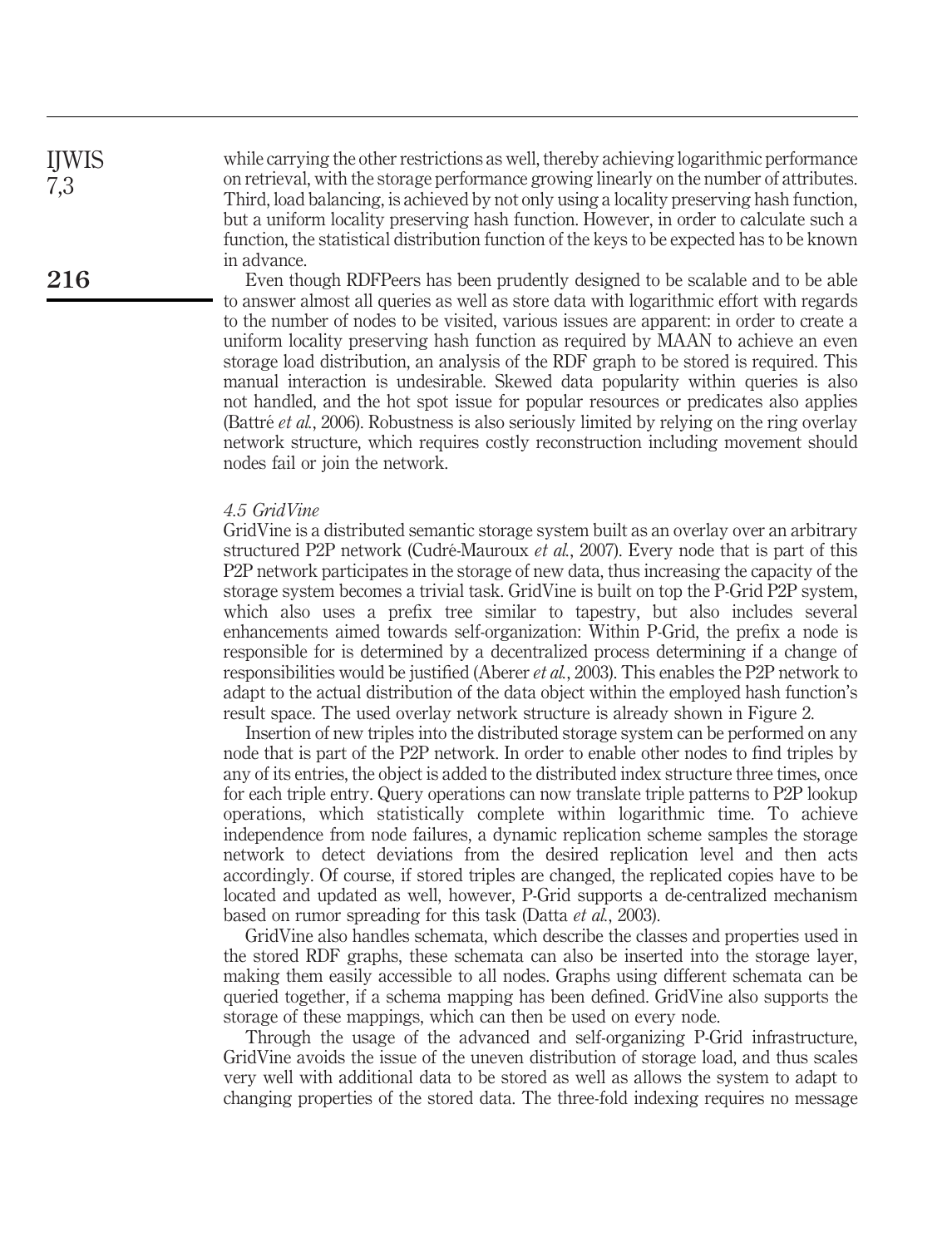flooding for query purposes. However, the issue of uneven popularity of data items still poses an issue: for example, nodes unfortunate enough to be responsible for heavily used properties still can become hot points and thus hinder scalability.

4.6 The self-organized semantic storage service

The self-organized semantic storage service (S4) uses an entirely different approach for the organization of its distributed storage network: Here, the foraging and brood sorting methods used by several ant species is used to implement a distributed storage system (Mühleisen  $et al., 2010, 2011$ ; Tolksdorf and Augustin, 2009). Ant colonies are able to coordinate to millions of individuals without any central control, are able to adapt to changing environments, and can handle issues  $-$  e.g. ants being eaten  $-$  without affecting the rest of the colony. Foraging ants on the search for food start-off on a random walk from their nest, as soon as they encounter food, they return to the nest, leaving a pheromone path on the ground. Other ants on the search for food are now inclined – albeit not forced – to follow this path. Operations further increase pheromone values if they are successful as well. At any points, ants may also leave this path, enabling the discovery of new food sources. This algorithm has been shown to be able to create near-optimal solutions for hard combinatorial problems in affordable time. The adaption of these algorithms to distributed storage aims at also carrying these properties over, data items are modeled as the ant's food carrying a distinctive scent, and the storage network of interconnected nodes is their landscape. While S4 was designed to store tuples of arbitrary length, the storage of RDF triples is possible and was one of its use cases.

The overlay network structure of nodes connected to other nodes provides a virtual landscape, on which single storage and retrieval operations can move around. Operations are routed over multiple nodes according to distinct pheromone values present on the network connections, and successful operations trace back the path taken through the network, increasing the corresponding pheromone value. This represents a positive enforcement mechanism, converging on the shortest possible path from the node where a request was issued to the node storing the relevant data items over multiple consecutive requests. While it was shown that the described concept has a very high-success rate, a small percentage of requests will not reach their destinations, effectively accepting a trade-off between efficiency and correctness. This concept is shown in Figure 4: if a request to locate a data item #B stored on the node S3 is sent to node S2, this node can make a stochastic routing decision based on the pheromones present. In the example, the probability to route the request to S1 rather than to S5 is higher, since only one further hop will be required. On S1, the process is repeated, this time yielding an even higher probability. These values can be calculated at any node in the network, enabling routing all requests to their destination.

The second swarm concept used in S4 is the so-called "brood sorting", which is used by ants to organize their brood within their nest. Again, without any central organization, larvae in similar stages of development are placed near to each other, making caring for them a simpler task. The same concept is applied to the stored tuples in S4, according to an arbitrary similarity measure, tuples are clustered together into a limited number of clusters, making storage operations far more efficient.

Contrary to DHTs, the strictness of the global law governing the possible locations of data items is reduced, allowing the system for example to move data items in order to reach a even storage load distribution. The same property also allows the movement

Self-organized semantic storage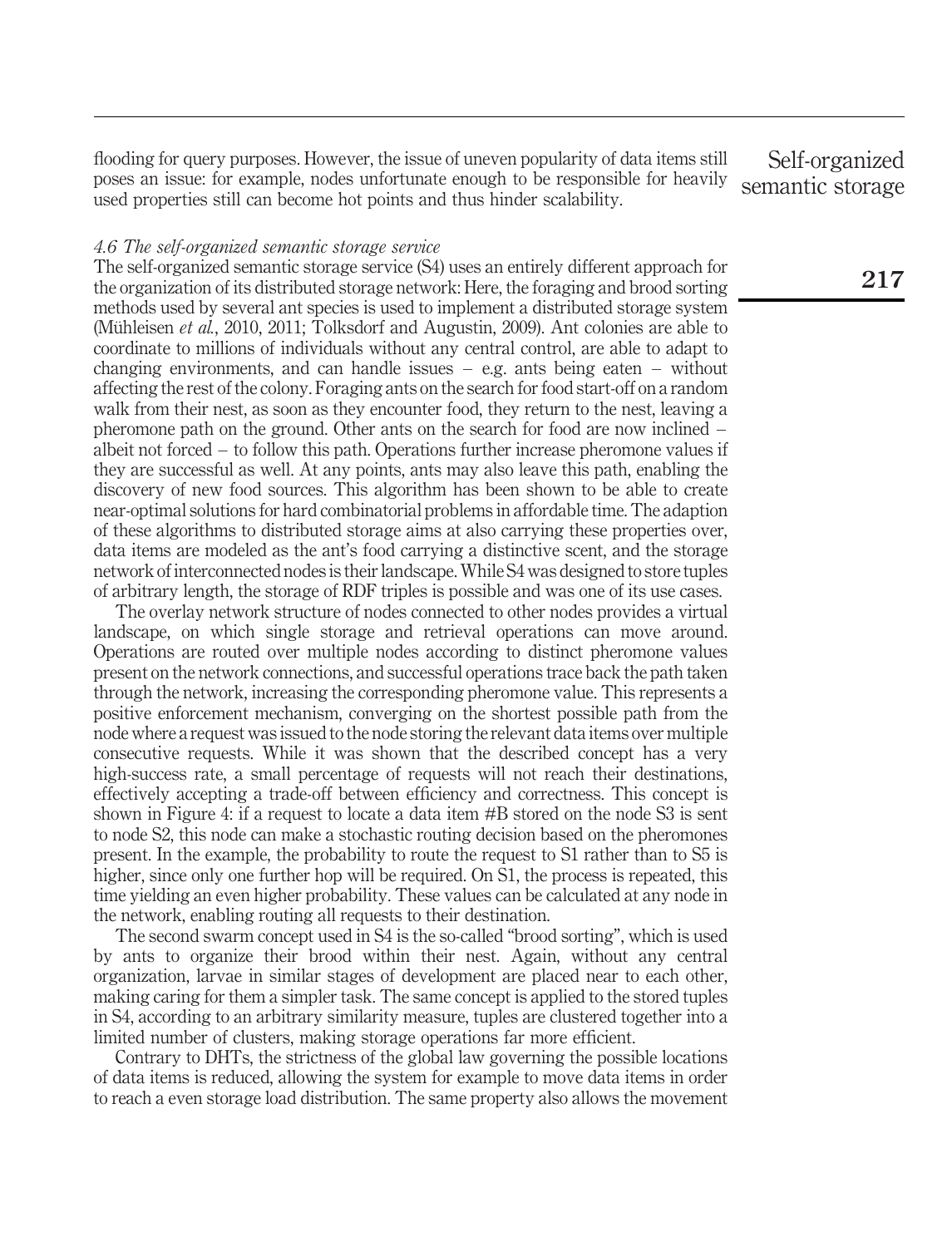

of over-popular data items to nodes with lesser load, making effective query load leveling possible. Should nodes fail or join the network, no re-organization of the stored data is necessary, since the swarm of queries will quickly form new paths around the failing nodes or include new nodes into the tasks of storing data and query answering.

#### 4.7 Summary

Representing a logical next step from the clustered distributed storage systems presented in the preceding section, self-organizing storage systems do not only distribute the burden of storing the actual data items onto several nodes, but also the task of orchestrating the services of a distributed system onto the participating nodes themselves. Consistent with the literature, one can discern unstructured and structured self-organizing systems. The first two approaches S-RDF and SQPeer are using the unstructured paradigm with both flooding and random walk techniques. Edutella, RDFPeers and GridVine are using an structured approach with their DHTs. Finally, S4 uses an hybrid approach, where a emerging global data structure influences local decisions.

The unstructured approaches S-RDF and SQPeer showed sufficient scalability to the amount of data that can be discovered. However, both systems are unable to efficiently process BGP as a precursor to full SPARQL support, as their distribution only handles aggregates of the types used in the graphs stored on each node. Also, these aggregates are vulnerable to particular data distributions, which can seriously impede their adaptability. However, since no overlay network structures have to be maintained, robustness is high, node failures only affect the data published on them.

Edutella, RDFPeers and GridVine use DHT algorithms to achieve efficient query execution over multiple nodes. The properties of these algorithms lead to great scalability, which was their primary design goal. Their main drawback in the context of RDF storage and SPARQL query answering is their limited adaptability to skewed data and query distributions. Only GridVine with its underlying P-Grid network provides mechanisms that allow the system to adapt. In all cases, node or link failures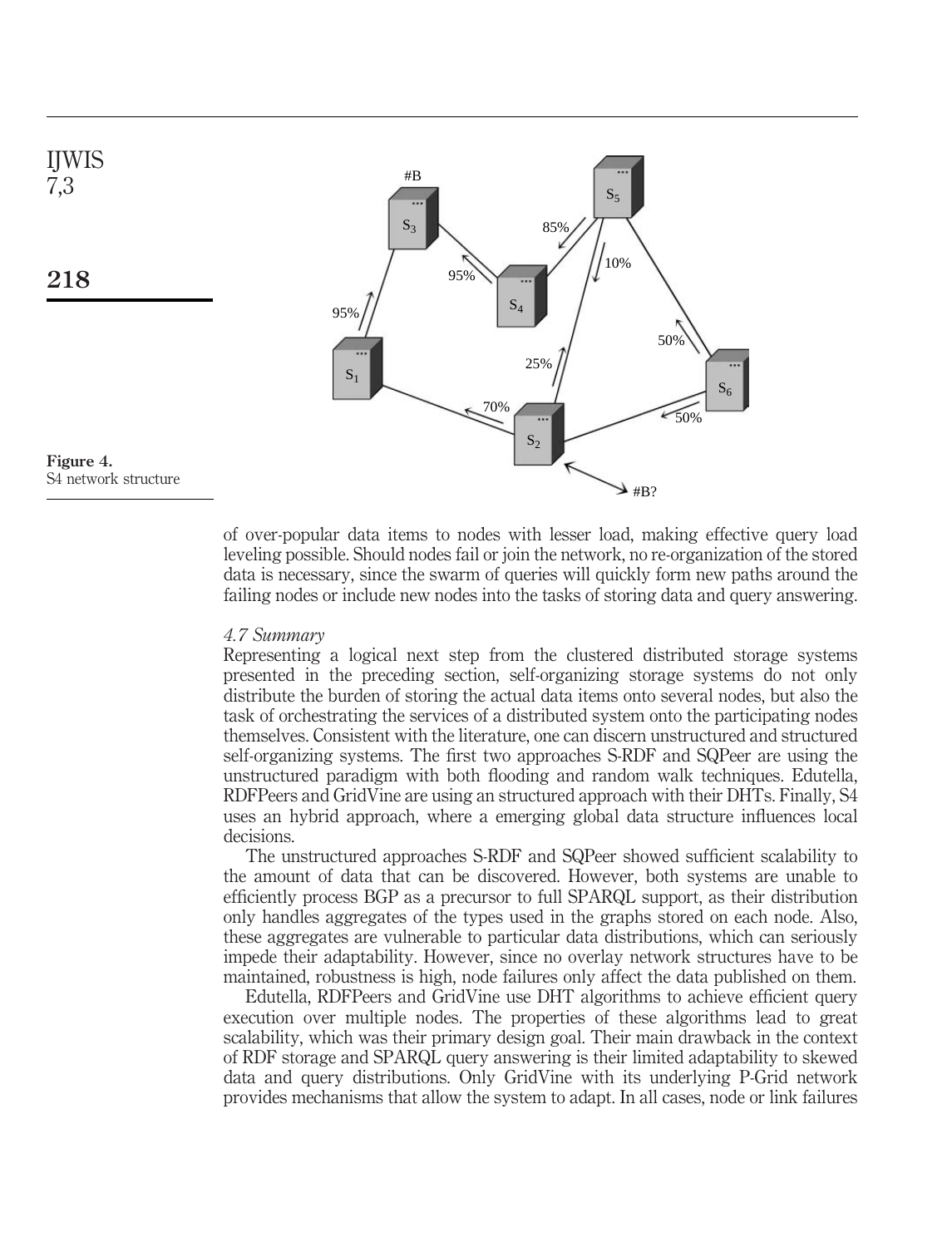lead to costly network reconstruction, an issue becoming more severe as the storage network is growing.

The swarm-based S4 approach takes another trade-off between deterministic effort for query execution and the other dimensions. The algorithms based on swarm behavior are able to deliver unlimited scalability, robustness against failure as well as adaptability through the flexibility of the global laws.

# 5. Conclusion

While several interesting approaches for both clustered and self-organized storage of semantic information have been proposed, each approach chooses a different trade-off and thus faces its own limitations. To date, no "silver bullet" for the distributed storage of semantic information in the standardized form of RDF graphs has been proposed. Each solution can only deliver sufficient performance for very specific use cases. However, it is clear that clustered systems utilizing central nodes for the control of their services are only as robust as the control nodes. While this may be also acceptable in specific use cases, this is not an acceptable situation in the general case.

For self-organized systems, a general trade-off between storage load balance and query efficiency can be observed. In order to achieve query efficiency, the number of nodes potentially storing a requested data item has to be as low as possible, in the distributed setting this can only be achieved by using overlay network structures based on global laws – for example DHTs in their various forms. If the storage load is to be leveled out between nodes, queries cannot be routed as efficient anymore, instead random walks or directed flooding has to be used. As described for the respective approaches, the particular challenges in storing and querying RDF graphs can easily bring systems based on DHTs to their limits in adaptability due to wildly varying value frequencies. None of the mentioned systems is in commercial use, and the research prototypes that have been evaluated for publication were not available for a comparison. Hence, it appears to be still unclear whether RDF data can be distributed using DHT technologies in a generic and scalable fashion.

Table I shows an overview over the main properties of the concept presented in this survey. For each concept, method of distribution, its storage and retrieval capabilities, and degree of adaptability and robustness have been included as summarized in

| Concept         | Method          | Storage | Retrieval | Adaptability | Robustness |                           |
|-----------------|-----------------|---------|-----------|--------------|------------|---------------------------|
| Clustered       |                 |         |           |              |            |                           |
| Clustered TDB   | Arbitrary       | ✔       | ↙         | Limited      | Limited    |                           |
| 4store          | Hash-based      | ممن     | ✔         |              | Limited    |                           |
| Virtuoso        | Hash-based      | ممن     | ممن       |              |            |                           |
| YARS2           | Hash-based      | مما     | مما       |              |            |                           |
| Self-organized  |                 |         |           |              |            |                           |
| S-RDF           | Random walk     |         | ممن       |              | High       |                           |
| SQPeers         | Schema flooding |         | ✔         |              | High       |                           |
| Edutella        | DHT (tapestry)  |         | ↙         |              | Limited    | Table I.                  |
| <b>RDFPeers</b> | DHT (chord)     | ↙       | ↙         |              | Limited    | Different types of        |
| GridVine        | DHT (P-Grid)    | ↙       | ↙         | High         | Limited    | semantic storage services |
| S <sub>4</sub>  | Swarms          | ✔       | ↙         | High         | High       | and their properties      |

Self-organized semantic storage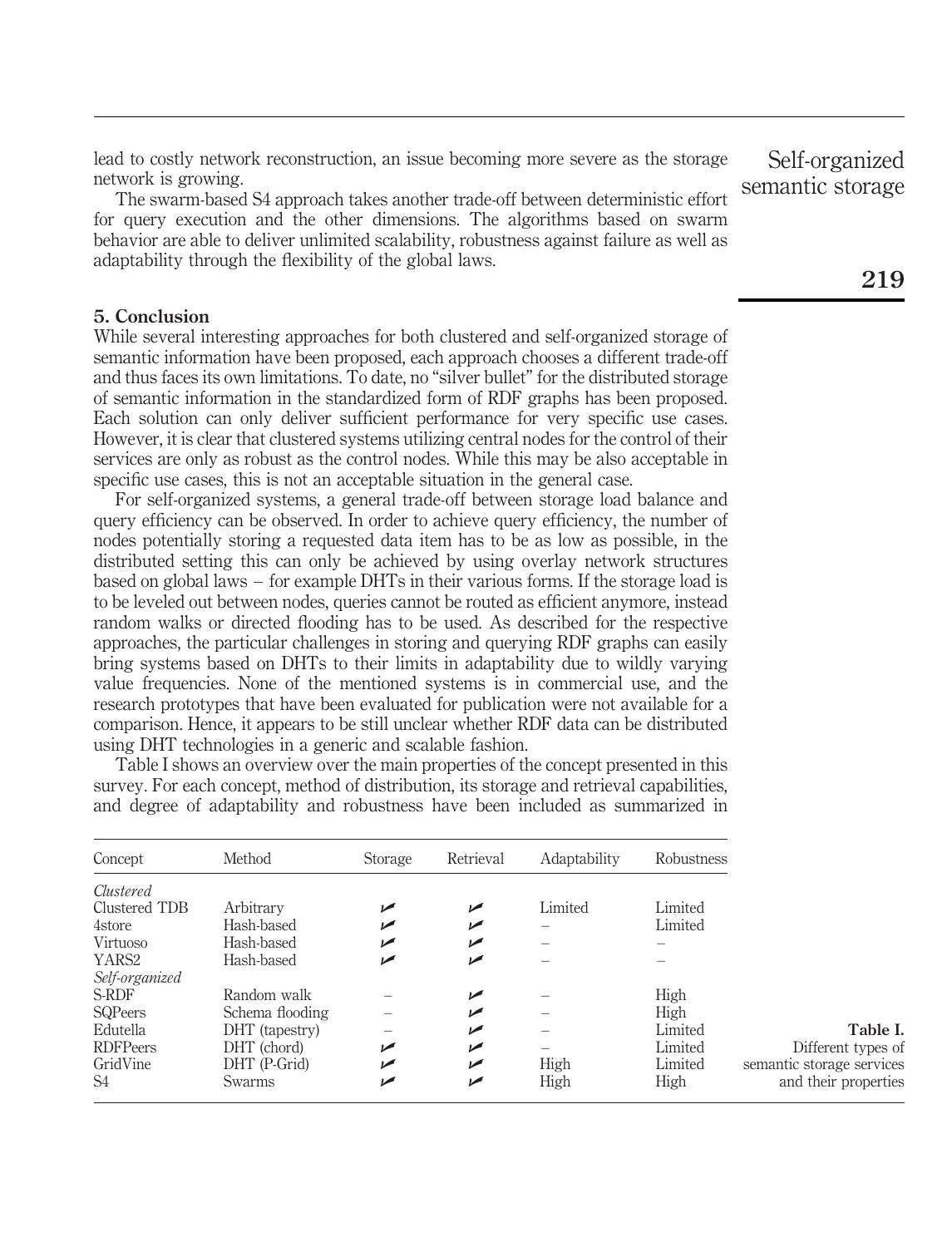Sections 3.5 and 4.7. Since every approach was designed for scalability, this property has been omitted in the table.

None of the analyzed concepts was able to fulfill all requirements for large-scale storage and retrieval for semantic information. While being designed to scale to large amounts of data, their performance in correctly executing generic queries, handling skewed data sets, and efficiently reacting to changes in the network topology was only partly satisfying. Nonetheless, as each concept represented its own trade-off between these goals, we pointed out how self-organization is crucial to perform well at least in a subset of them. We therefore hope for further research to perform a practical evaluation of the concepts that were presented. As the semantic web lives up to its potential, these storage systems may be called for earlier than it can now be expected.

#### References

- Aberer, K., Cudré-Mauroux, P., Datta, A., Despotovic, Z., Hauswirth, M., Punceva, M. and Schmidt, R. (2003), "P-grid: a self-organizing structured P2P system", SIGMOD Rec., Vol. 32, September, pp. 29-33, available at: http://doi.acm.org/10.1145/945721.945729
- Alpert, J. and Hajaj, N. (2008), "We knew the web was big...", available at: http://googleblog. blogspot.com/2008/07/we-knew-web-was-big.html
- Battré, D., Heine, F., Höing, A. and Kao, O. (2006), "On triple dissemination, forward-chaining, and load balancing in DHT based RDF stores", in Moro, G., Bergamaschi, S., Joseph, S., Morin, J.-H. and Ouksel, A.M. (Eds), DBISP2P, Lecture Notes in Computer Science, Vol. 4125, Springer, Berlin, pp. 343-54, available at: http://dx.doi.org/10.1007/978-3-540- 71661-7\_33
- Brickley, D. and Guha, R. (2004), RDF Vocabulary Description Language 1.0: RDF Schema, available at: www.w3.org/TR/rdf-schema/
- Cai, M. and Frank, M. (2004), "RDFPeers: a scalable distributed RDF repository based on a structured peer-to-peer network", WWW'04: Proceedings of the 13th International Conference on World Wide Web, ACM Press, New York, NY, pp. 650-7, available at: http:// doi.acm.org/10.1145/988672.988760
- Cai, M., Frank, M.R., Chen, J. and Szekely, P.A. (2004), "MAAN: a multi-attribute addressable network for grid information services", Journal of Grid Computing, Vol. 2 No. 1, pp. 3-14, available at: www.springerlink.com/index/10.1007/s10723-004-1184-y
- Chawathe, Y., Ratnasamy, S., Breslau, L., Lanham, N. and Shenker, S. (2003), "Making gnutella-like P2P systems scalable", in Feldmann, A., Zitterbart, M., Crowcroft, J. and Wetherall, D. (Eds), Proceedings of the ACM SIGCOMM 2003 Conference, ACM Press, New York, NY, pp. 407-18, available at: http://doi.acm.org/10.1145/863955.864000
- Cheshire, S. and Steinberg, D.H. (2005), Zero Configuration Networking The Definitive Guide, O'Reilly, Sebastopol, CA, available at: www.oreilly.de/catalog/bonjour/index.html
- Cudré-Mauroux, P., Agarwal, S. and Aberer, K. (2007), "GridVine: an infrastructure for peer information management", IEEE Internet Computing, Vol. 11 No. 5, pp. 36-44.
- Datta, A., Hauswirth, M. and Aberer, K. (2003), "Updates in highly unreliable, replicated peer-to-peer systems", Proceedings of the 23rd International Conference on Distributed Computing Systems, ICDCS'03, IEEE Computer Society, Washington, DC, pp. 76-85, available at: http://portal.acm.org/citation.cfm?id=850929.851977
- DeWitt, D.J. and Gray, J. (1992), "Parallel database systems: the future of high performance database processing", Technical Report No. CS-TR-1992-1079, February, University of Wisconsin, Madison, WI.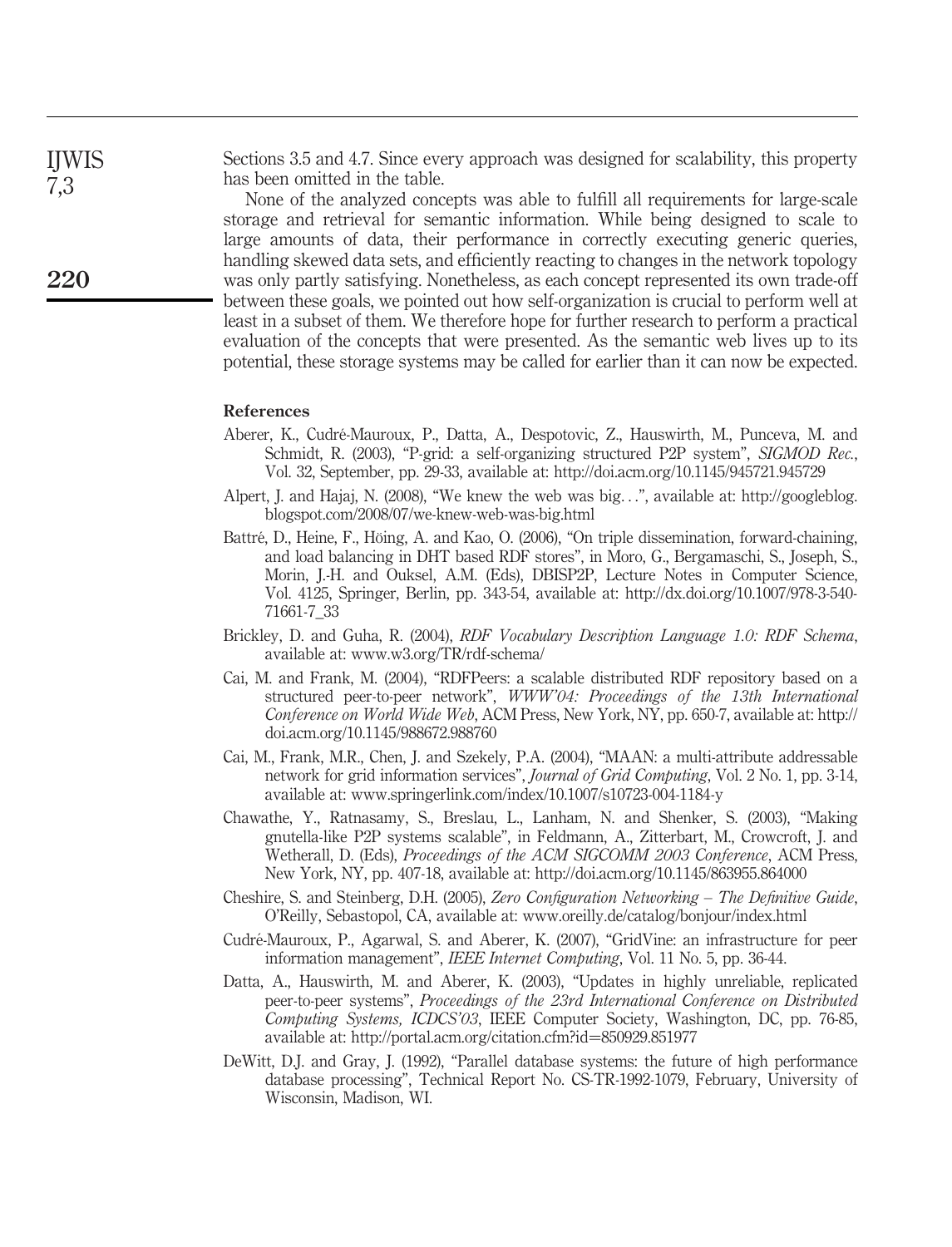- Erling, O. and Mikhailov, I. (2008), "Towards web scale rdf", Proceedings of the 4th International Workshop on Scalable Semantic Web Knowledge Base Systems (SSWS2008), available at: http://data.semanticweb.org/workshop/ssws/2008/paper/main/1
- Eubanks, N.D. (2005), "Bittorrent: digital river of the hacker culture", April 15, available at: http:// hdl.handle.net/1901/189
- Gong, L. (2001), "Industry report: JXTA: a network programming environment", IEEE Internet Computing, Vol. 5 No. 3, p. 88, available at: http://dlib.computer.org/ic/books/ic2001/pdf/ w3088.pdf
- Harris, S., Lamb, N. and Shadbol, N. (2009), "4store: the design and implementation of a clustered RDF store", in Fokoue, A., Guo, Y. and Liebig, T. (Eds), The 5th International Workshop on Scalable Semantic Web Knowledge Base Systems (SSWS2009), pp. 94-109, October, available at: http://ftp.informatik.rwth-aachen.de/Publications/CEUR-WS/Vol-517/ssws09 paper7.pdf
- Harth, A., Umbrich, J., Hogan, A. and Decker, S. (2007), "YARS2: a federated repository for querying graph structured data from the web", The Semantic Web, ISWC 2007, Busan, Korea, November 11-15, Lecture Notes in Computer Science, Vol. 4825, Springer, Berlin, pp. 211-24.
- Hayes, P. and McBride, B. (2004), "RDF semantics", available at: www.w3.org/TR/rdf-mt/
- Klyne, G., Carroll, J.J. and McBride, B. (2004), "Resource description framework (RDF): concepts and abstract syntax", available at: www.w3.org/TR/rdf-concepts/
- Kokkinidis, G. and Christophides, V. (2004), "Semantic query routing and processing in P2P database systems: the ICS-FORTH SQPeer middleware", in Lindner, W., Mesiti, M., Türker, C., Tzitzikas, Y. and Vakali, A. (Eds), Proceedings of EDBT Workshops, Lecture Notes in Computer Science, Vol. 3268, Springer, Berlin, pp. 486-95.
- Lawrence, S. and Giles, C.L. (1999), "Accessibility of information on the web", Nature, Vol. 400, pp. 107-9.
- Lv, Q., Cao, P., Cohen, E., Li, K. and Shenker, S. (2002), "Search and replication in unstructured peer-to-peer networks", in Leutenegger, S.T. (Ed.), Proceedings of the 2002 International Conference on Measurement and Modeling of Computer Systems (SIGMETRICS-02), June 15-19, volume 30, 1 of SIGMETRICS Performance Evaluation Review, ACM Press, New York, NY, pp. 258-9.
- Mühleisen, H., Walther, T. and Tolksdorf, R. (2011), "Multi-level indexing in a distributed self-organized storage system", IEEE Congress on Evolutionary Computation (CEC 2011), IEEE Press, New Orleans, LA.
- Mühleisen, H., Augustin, A., Walther, T., Harasic, M., Teymourian, K. and Tolksdorf, R. (2010), "A self-organized semantic storage service", Proceedings of the 12th International Conference on Information Integration and Web-based Applications and Services,  $iiWAS'10$ , ACM Press, New York, NY, pp. 357-64, available at: www.doi.acm.org/10.1145/ 1967486.1967542
- Nejdl, W., Wolpers, M., Siberski, W., Schmitz, C., Schlosser, M., Brunkhorst, I. and Löser, A. (2004), "Super-peer-based routing strategies for RDF-based peer-to-peer networks", Journal of Web Semantics, Vol. 1 No. 2.
- Nejdl, W., Wolf, B., Qu, C., Decker, S., Sintek, M., Naeve, A., Nilsson, M., Palmr, M. and Risch, T. (2002), "EDUTELLA: a P2P networking infrastructure based on RDF", Proceedings of the Eleventh International World Wide Web Conference, ACM Press, New York, NY.
- Owens, A., Seaborne, A., Gibbins, N. and Schraefel, M.C. (2008), "Clustered TDB: a clustered triple store for Jena", Technical Report, Electronics and Computer Science, University of Southampton, available at: http://eprints.ecs.soton.ac.uk/16974/

Self-organized semantic storage